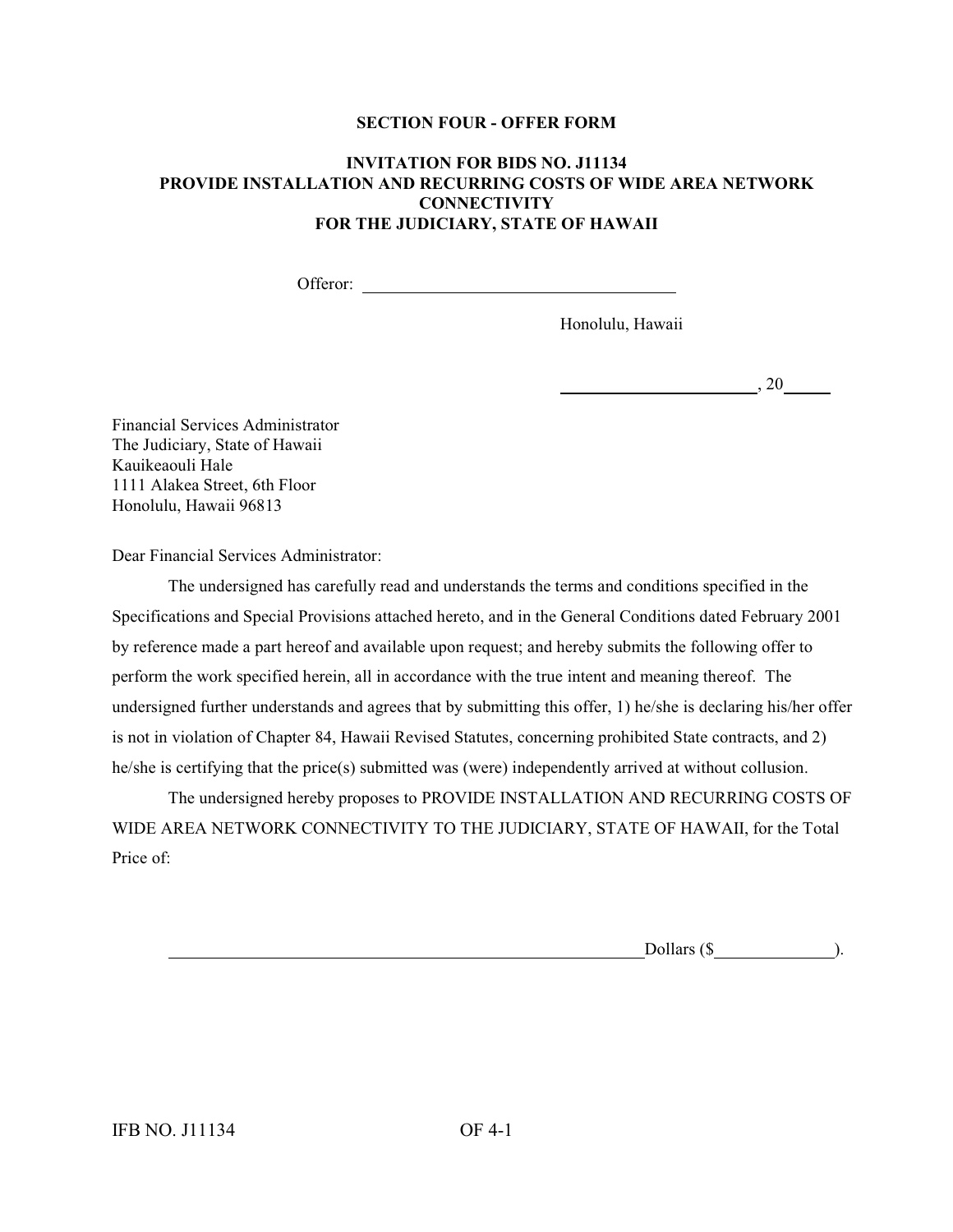The undersigned represents: **(Check**  $\sqrt{\ }$ **one only)** 

G A **Hawaii Business** incorporated or organized under the State of Hawaii; **OR**

G A **Compliant Non-Hawaii business** not incorporated or organized under the laws of the State of Hawaii, but registered at the State of Hawaii Department of Commerce and Consumer Affairs Business Registration Division to do business in the State of Hawaii and has a separate branch or division in the State that is capable of fully performing under the contract. State of incorporation

Offeror is:

|                                                          | $\Box$ Sole Proprietor $\Box$ Partnership $\Box$ Corporation $\Box$ Joint Venture                                                                                                                                              |
|----------------------------------------------------------|--------------------------------------------------------------------------------------------------------------------------------------------------------------------------------------------------------------------------------|
| $\Box$ Other                                             |                                                                                                                                                                                                                                |
|                                                          |                                                                                                                                                                                                                                |
|                                                          | Federal I.D. No.                                                                                                                                                                                                               |
|                                                          |                                                                                                                                                                                                                                |
|                                                          | Payment address (other than street address below): ______________________________                                                                                                                                              |
|                                                          | City, State, Zip Code                                                                                                                                                                                                          |
|                                                          | Business address: 1. The contract of the contract of the contract of the contract of the contract of the contract of the contract of the contract of the contract of the contract of the contract of the contract of the contr |
|                                                          |                                                                                                                                                                                                                                |
| Date: $\frac{1}{\sqrt{1-\frac{1}{2}} \cdot \frac{1}{2}}$ | Respectfully submitted,                                                                                                                                                                                                        |
| Phone No.: $\qquad \qquad$                               | (x)<br>Authorized (Original) Signature                                                                                                                                                                                         |
| Fax No.: $\qquad \qquad$                                 |                                                                                                                                                                                                                                |
| <b>Email Address:</b>                                    | Name and Title (Please Type or Print)                                                                                                                                                                                          |
|                                                          |                                                                                                                                                                                                                                |
|                                                          | $\ast$                                                                                                                                                                                                                         |
|                                                          | <b>Exact Legal Name of Company (Offeror)</b>                                                                                                                                                                                   |
|                                                          | * If Offeror is a "dba" or a "division" of a corporation, please<br>furnish the exact legal name of the corporation under which<br>the contract, if awarded, will be executed:                                                 |

 $\overline{a}$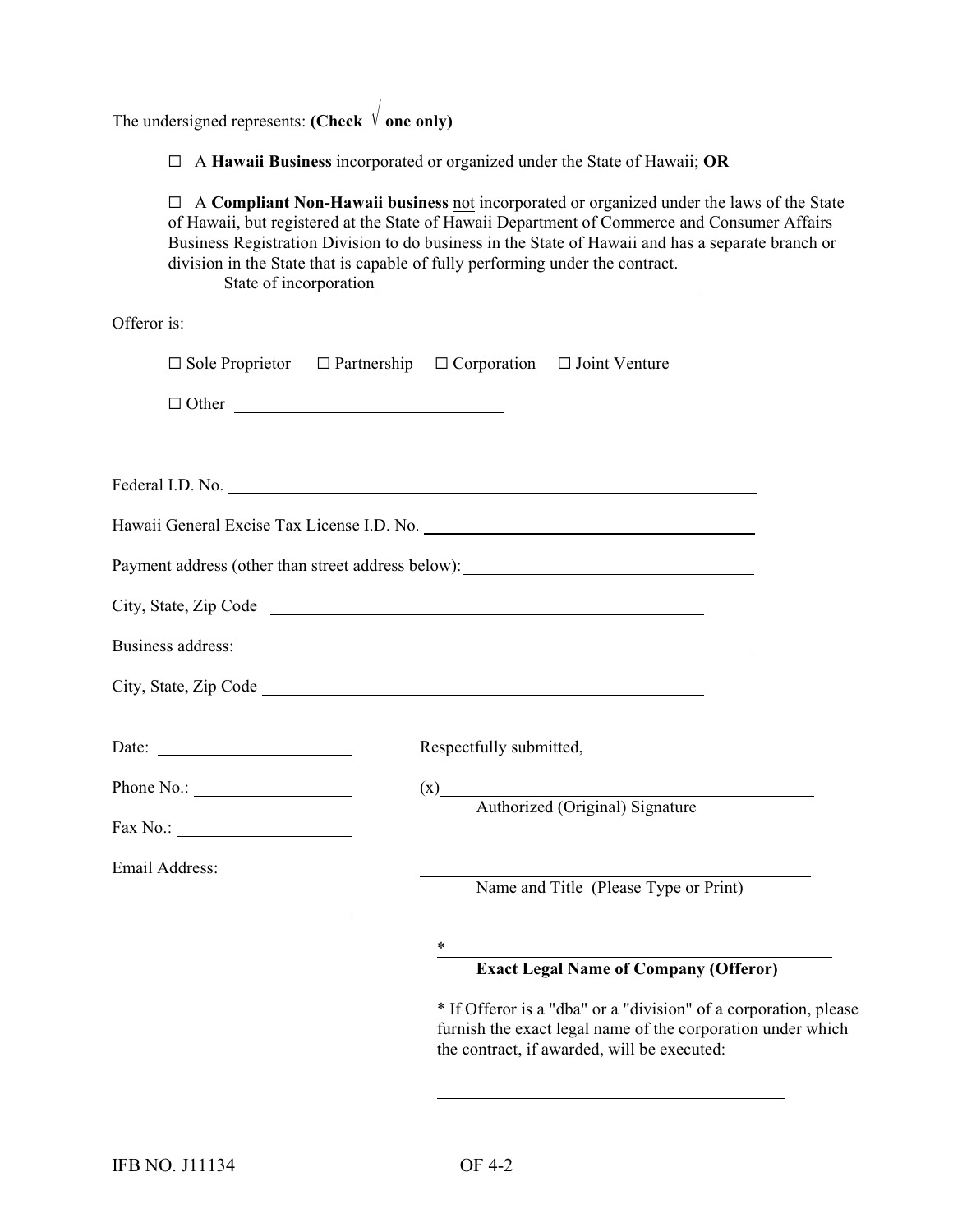## **4.1 OFFER SHEET:**

The following offer is hereby submitted To Provide Installation and Recurring Costs Of Wide Area Network Connectivity. Prices shall include all applicable costs and taxes including the Hawaii General Excise Tax.

| Item<br>Number | Site                                                                       | <b>Estimated MUX</b><br>DS3/T1 | (A)<br>Monthly<br>Recurring | (B)<br>Installation<br>Cost | (C)<br><b>Total Bid</b><br>Amount<br>$(A+B=C)$ |
|----------------|----------------------------------------------------------------------------|--------------------------------|-----------------------------|-----------------------------|------------------------------------------------|
| 1              | Kauikeaouli Hale<br>1111 Alakea Street<br>Honolulu, HI 96813               | 2 MUX DS3                      | $\mathbb{S}$                | \$                          | \$                                             |
| $\overline{2}$ | <b>ADLRO</b><br>2875 S. King Street<br>Honolulu, HI 96826                  | 1 T1                           | $\mathbb{S}$                | $\mathbb{S}$                | \$                                             |
| $\overline{3}$ | CJC Oahu<br>3019 Pali Highway<br>Honolulu, HI 96813                        | 1 T1                           | $\mathbb{S}$                | $\mathbb{S}$                | $\mathbb{S}$                                   |
| $\overline{4}$ | <b>OPG</b><br>345 Queen Street<br>Honolulu, HI 96813                       | $1$ T1                         | \$                          | \$                          | \$                                             |
| 5              | Driver's Education<br>1001 Bishop Street S.555<br>Honolulu, HI 96813       | 1T1                            | \$                          | $\mathbb{S}$                | $\mathbb{S}$                                   |
| 6              | Home Maluhia<br>902 Alder Street<br>Honolulu, HI 96814                     | 1 T1                           | $\mathbb{S}$                | $\mathbb{S}$                | $\mathbb{S}$                                   |
| $\tau$         | Abner Paki Hale<br>45-939 Pookela Street<br>Honolulu, HI 96744             | 1T1                            | \$                          | $\mathbb{S}$                | $\mathbb{S}$                                   |
| 8              | <b>Ewa District Court</b><br>870 Fourth Street<br>Pearl City, Hawaii 96782 | 1 T1                           | \$                          | $\mathbb{S}$                | $\mathbb{S}$                                   |
| 9              | Wahiawa District Court<br>1034 Kilani Avenue<br>Wahiawa, Hawaii 96786      | 1T1                            | \$                          | \$                          | \$                                             |
| 10             | Records Management<br>1624 Hart Street<br>Honolulu, Hawaii 96817           | 1 T1                           | $\mathbb{S}$                | $\mathbb{S}$                | $\mathbb{S}$                                   |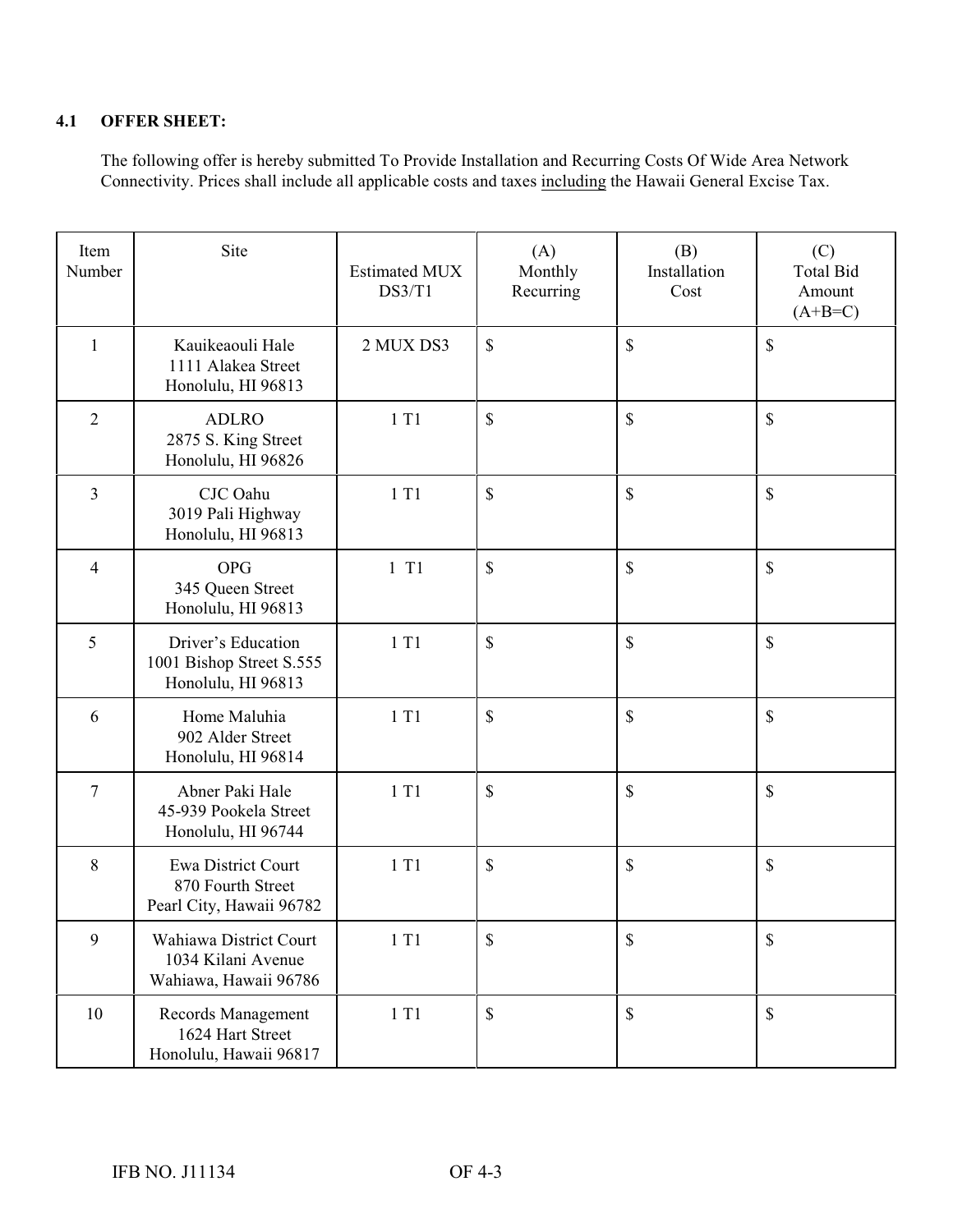| 11 | Ronald TY Moon<br>Judiciary Complex<br>4675 Kapolei Parkway<br>Kapolei, Hawaii 96707                         | 1 T1           | \$            | \$   | \$ |
|----|--------------------------------------------------------------------------------------------------------------|----------------|---------------|------|----|
| 12 | Hoapili Hale<br>2145 Main Street<br>Wailuku, Maui, Hawaii<br>96793                                           | 1T1            | $\mathcal{S}$ | \$   | \$ |
| 13 | Maui ACS<br>2050 Main Street 2 <sup>nd</sup> Flr<br>Wailuku, Maui, Hawaii<br>96793                           | 1 T1           | $\mathcal{S}$ | \$   | \$ |
| 14 | Maui Drug Court<br>2200 Main Street<br>Wailuku, Maui, Hawaii<br>96793                                        | New Site; 1 T1 | \$            | \$   | \$ |
| 15 | Lahaina District Court<br>1870 Honoapiilani<br>Highway<br>Lahaina, Maui, Hawaii<br>96761                     | 1T1            | \$            | \$   | \$ |
| 16 | CJC Maui<br>1773 Wili Pa Loop<br>Wailuku, Maui, Hawaii<br>96793                                              | 1 T1           | \$            | \$   | \$ |
| 17 | Hale Kaulike<br>777 Kilauea Avenue<br>Hilo, Hawaii 96720                                                     | 1 T1           | \$            | \$   | \$ |
| 18 | Keakealani Building<br>79-1020 Haukapili Street<br>Kealakekua, Hawaii<br>96750                               | 1 T1           | \$            | $\$$ | \$ |
| 19 | <b>Lenders Document</b><br><b>Service Building</b><br>77-6399 Nalani Street<br>Kailua, Kona, Hawaii<br>96740 | 1T1            | $\mathcal{S}$ | \$   | \$ |
| 20 | <b>Carter Professional Center</b><br>65-1230 Mamalahoa<br>Kamuela, Hawaii 96750                              | 1 T1           | $\mathcal{S}$ | \$   | \$ |
| 21 | Kona Drug Court<br>81-940 Halekii Street<br>Kealakekua, Hawaii<br>96740                                      | 1T1            | $\mathcal{S}$ | \$   | \$ |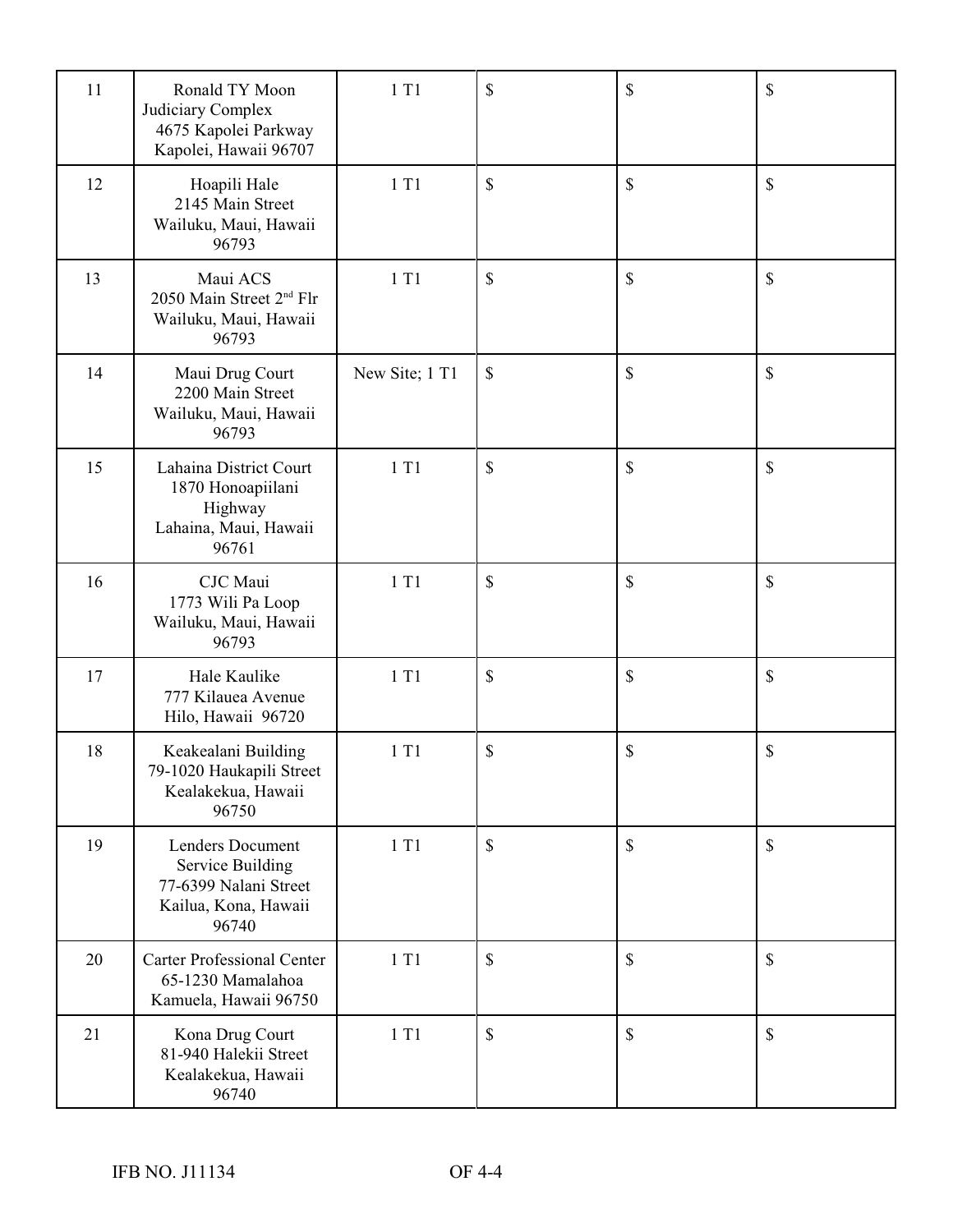| 22 | Kona Drivers Ed<br>81-980 Halekii Street<br>Kealakekua, Hawaii<br>965740                          | 1 T1 | \$            | \$           | \$            |
|----|---------------------------------------------------------------------------------------------------|------|---------------|--------------|---------------|
| 23 | Waimea Civic Center at<br>Kamuela<br>67-5187 Kamamalu Street<br>Kamuela, Hawaii 96743             | 1T1  | $\mathcal{S}$ | \$           | \$            |
| 24 | <b>CJC</b> Hilo<br>1290 Kinoole Street<br>Hilo, Hawaii 96720                                      | 1T1  | \$            | \$           | \$            |
| 25 | CJC Kona<br>77-6403 Nalani Street<br>Kailua, Kona, Hawaii<br>96740                                | 1T1  | \$            | \$           | \$            |
| 26 | Puuhonua Kaulike<br>3970 Kaana Street<br>Lihue, Kauai, Hawaii<br>96766                            | 1T1  | \$            | \$           | \$            |
| 27 | CJC Kauai<br>4473 Pahee Street<br>Lihue, Hawaii 96766                                             | 1 T1 | \$            | \$           | \$            |
| 28 | Molokai District Court<br>55 Makena Street<br>Kaunakakai, Molokai,<br>Hawaii 96748                | 1T1  | \$            | \$           | \$            |
| 29 | Molokai ACS<br>109 Ala Malama Street<br><b>Building D</b><br>Kaunakakai, Molokai,<br>Hawaii 96748 | 1 T1 | \$            | \$           | \$            |
| 30 | Lanai District Court<br>730 Lanai Avenue Suite<br>131<br>Lanai City, Hawaii 96763                 | 1T1  | $\mathbb{S}$  | $\mathbb{S}$ | \$            |
| 31 | Kau Division<br>95-5669 Mamalahoa<br>Highway, Naalehu, HI<br>96772                                | 1 T1 | $\mathbb{S}$  | $\mathbb{S}$ | \$            |
| 32 | North Kohala Division<br>54-3900 Kapaau Road<br>Kapaau, HI 96755                                  | 1T1  | $\mathcal{S}$ | $\mathbb{S}$ | $\mathcal{S}$ |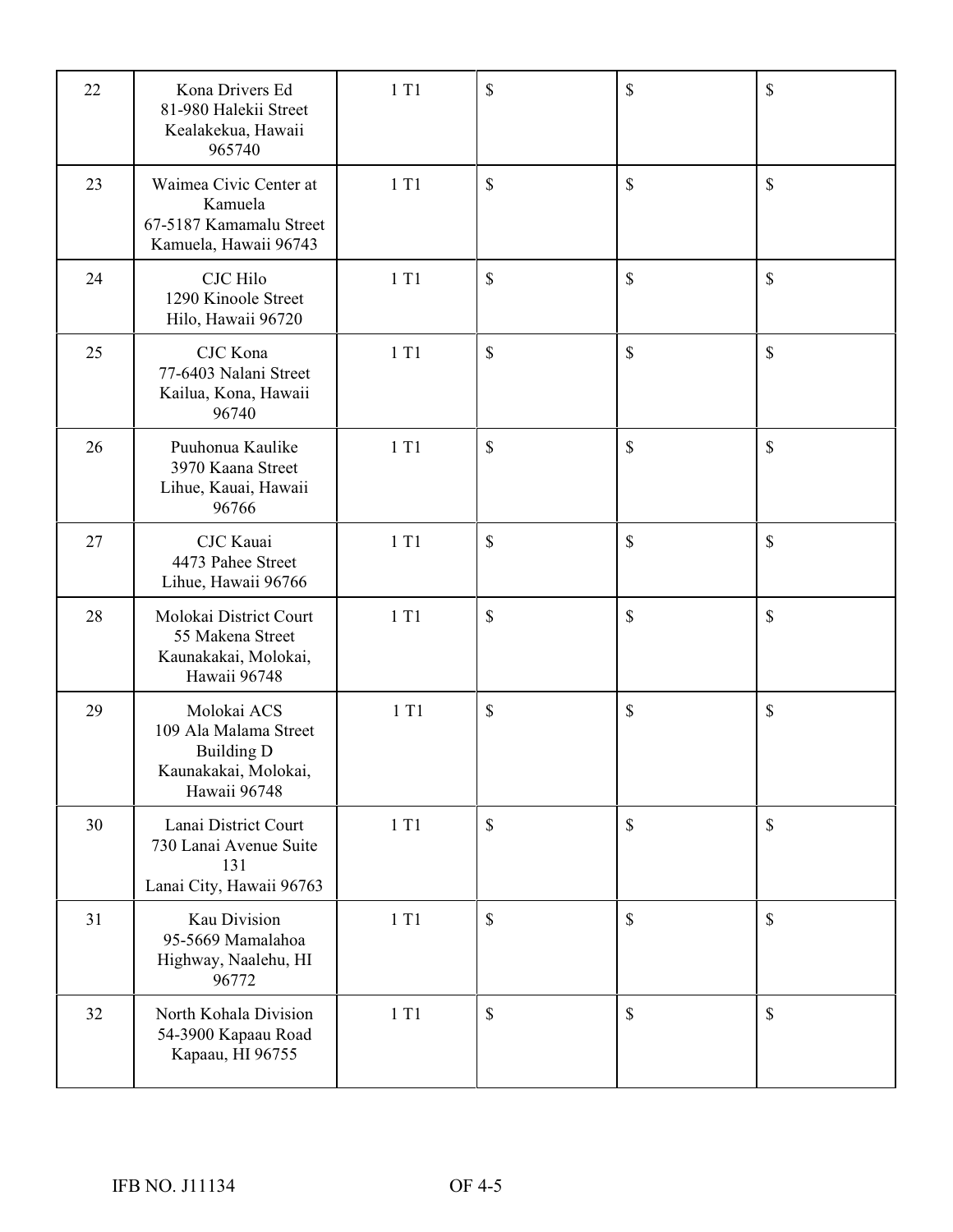| 33 | Honokaa Division<br>45-3362 Mamane Street<br>Honokaa, HI 96727 |  |  |
|----|----------------------------------------------------------------|--|--|
|    |                                                                |  |  |

| ITEMS 1 THRU 33 | <b>TOTAL BID AMOUNT</b> |  |
|-----------------|-------------------------|--|
|-----------------|-------------------------|--|

Note: Bid amounts shall include all applicable taxes and expenses. Be advised that all contracts are subject to the availability of funds. Additionally, be advised, the quantity of MUX DS3/T1 are estimated quantities. The Judiciary may at it's own discretion order more or less MUX DS3/T1. Future sites are Kona Judiciary Complex and Kapolei Administration Building.

#### **4.2 ADDITIONAL INFORMATION**

#### **A. Joint Contractors/ Subcontractors**

The Offeror certifies that the following is a complete list of all contractors and subcontractors who will be engaged by the Offeror on the project to perform the nature and scope of work indicated. The Offeror further understands that only those joint contractors and subcontractors listed shall be allowed to perform work on this project and that all other work necessary shall be performed by the Offeror with his own employees. If no joint contractor or subcontractor is listed, it shall be construed that all of the work shall be performed by the Offeror with his own employees.

Provide the complete firm name, address and phone number of the joint or subcontractor. Any modification to this list, subsequent to the award of this contract must be approved by the OIC.

| <b>Subcontractor Name</b> | Address | Phone/Fax/Email |
|---------------------------|---------|-----------------|
|                           |         |                 |
|                           |         |                 |
|                           |         |                 |
|                           |         |                 |
|                           |         |                 |
|                           |         |                 |
|                           |         |                 |
|                           |         |                 |

#### **B. References**

### FAILURE TO COMPLETE ANY OF THE FOLLOWING ITEMS MAY RESULT IN THE DISQUALIFICATION OF THE SUBMITTED OFFER.

Names and addresses of companies, other than the Judiciary, for which the undersigned has provided installation and recurring cost of wide area network connectivity (MUX DS3/T1) that is similar in nature and/or volume to services specified in the attached specifications. Refer to References section of the enclosed offer.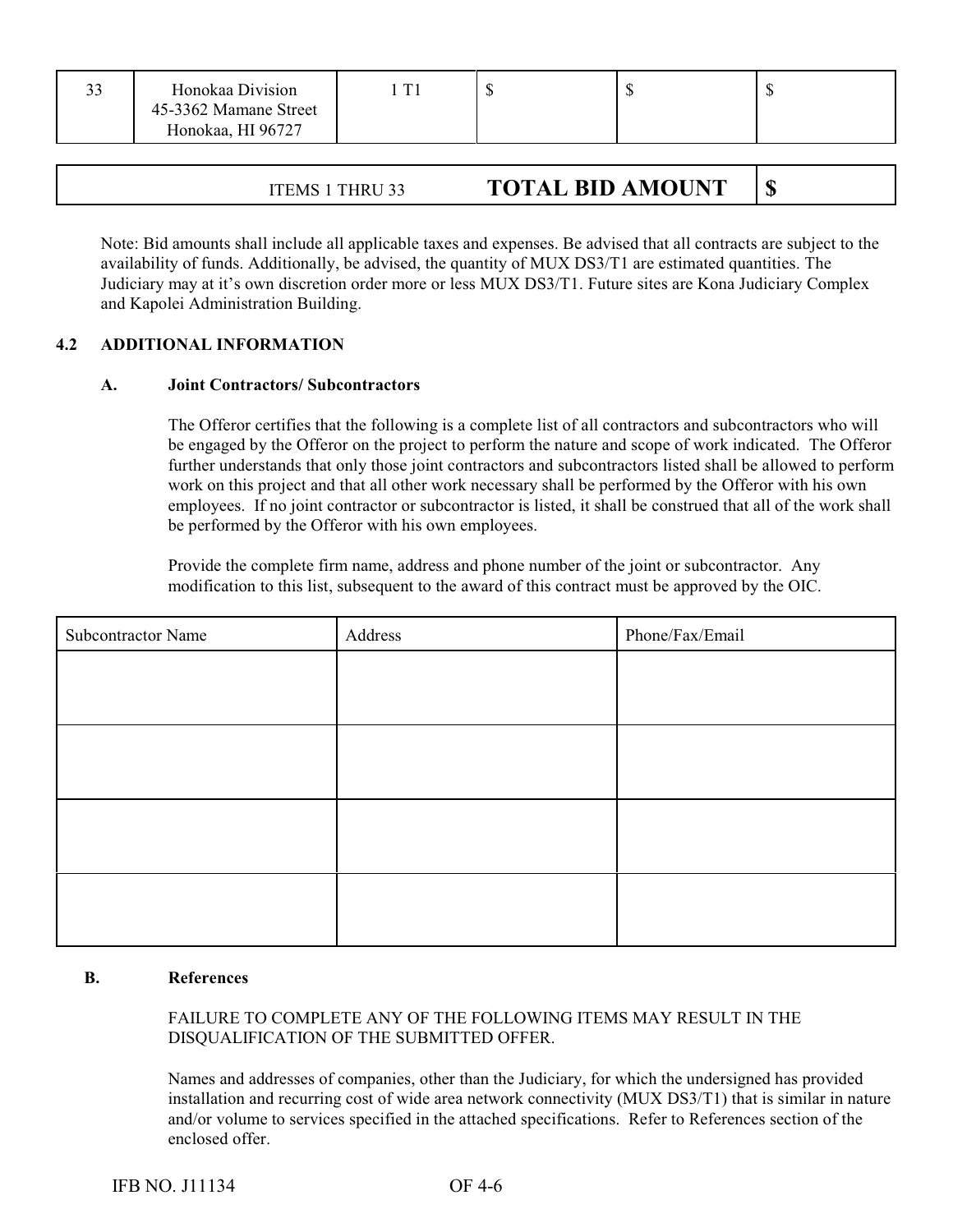| Company/Agency Name &<br>Contact | Address | Phone/Fax/email |
|----------------------------------|---------|-----------------|
|                                  |         |                 |
|                                  |         |                 |

# **C. Name and Address of Local Representative**

Any modification to this list, subsequent to the award of this contract must be approved by the OIC.

| Company Name & Contact | Address | Phone/fax/email |
|------------------------|---------|-----------------|
|                        |         |                 |
|                        |         |                 |
|                        |         |                 |

# **D. Name and Address of Project Manager**

Any modification to this list, subsequent to the award of this contract must be approved by the OIC.

| Company Name & Contact | Address | Phone/fax/email |
|------------------------|---------|-----------------|
|                        |         |                 |
|                        |         |                 |
|                        |         |                 |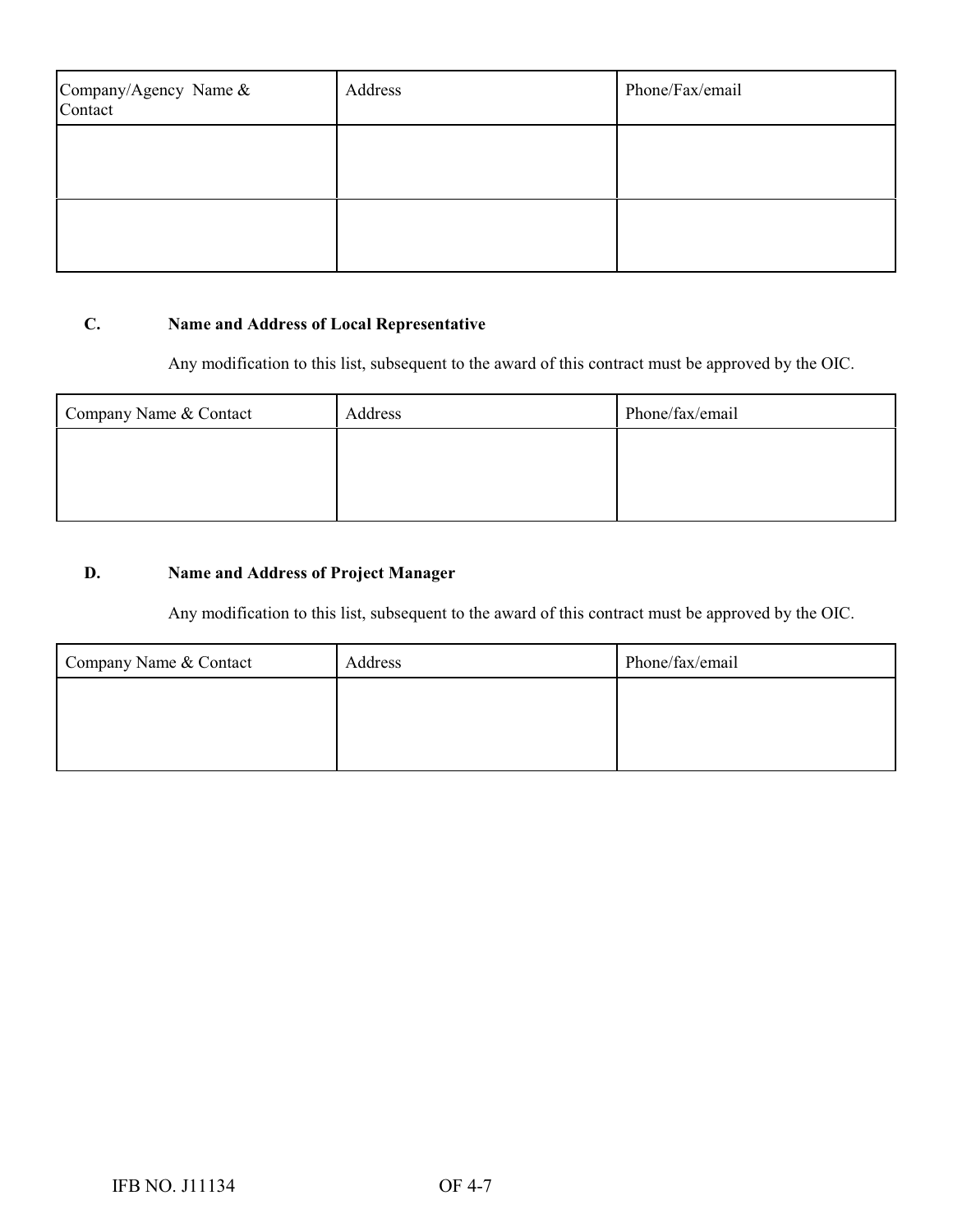#### WAGE CERTIFICATE (For Service Contracts)

Subject: INVITATION FOR BIDS NO.: J11134

Project

Description: **PROVIDE INSTALLATION AND RECURRING COST OF WIDE AREA NETWORK CONNECTIVITY (MUX DS3/T1) FOR THE JUDICIARY, STATE OF HAWAII**

Pursuant to Section 103-55, Hawaii Revised Statutes, I hereby certify that if awarded the contract in excess of \$25,000, the services to be performed will be performed under the following conditions:

- 1. All applicable laws of the Federal and State governments relating to workers' compensation, unemployment compensation, payment of wages, and safety will be fully complied with; and
- 2. The services to be rendered shall be performed by employees paid at wages or salaries not less than wages paid to public officers and employees for similar work, with the exception of professional, managerial, supervisory, and clerical personnel who are not covered by Section 103-55, HRS.

I understand that failure to comply with the above conditions during the period of the contract shall result in cancellation of the contract, unless such noncompliance is corrected within a reasonable period as determined by the procurement officer. Payment in the final settlement of the contract or the release of bonds if applicable, or both shall not be made unless the procurement officer has determined that the noncompliance has been corrected; and

I further understand that all payments required by Federal and State laws to be made by employers for the benefit of their employees are to be paid in addition to the base wages required by Section 103-55, Hawaii Revised Statutes.

| Offeror:                                                   |
|------------------------------------------------------------|
|                                                            |
|                                                            |
| Name:<br><u> 1989 - Andrea State Barbara, amerikan per</u> |
| Title:                                                     |
| Date:                                                      |